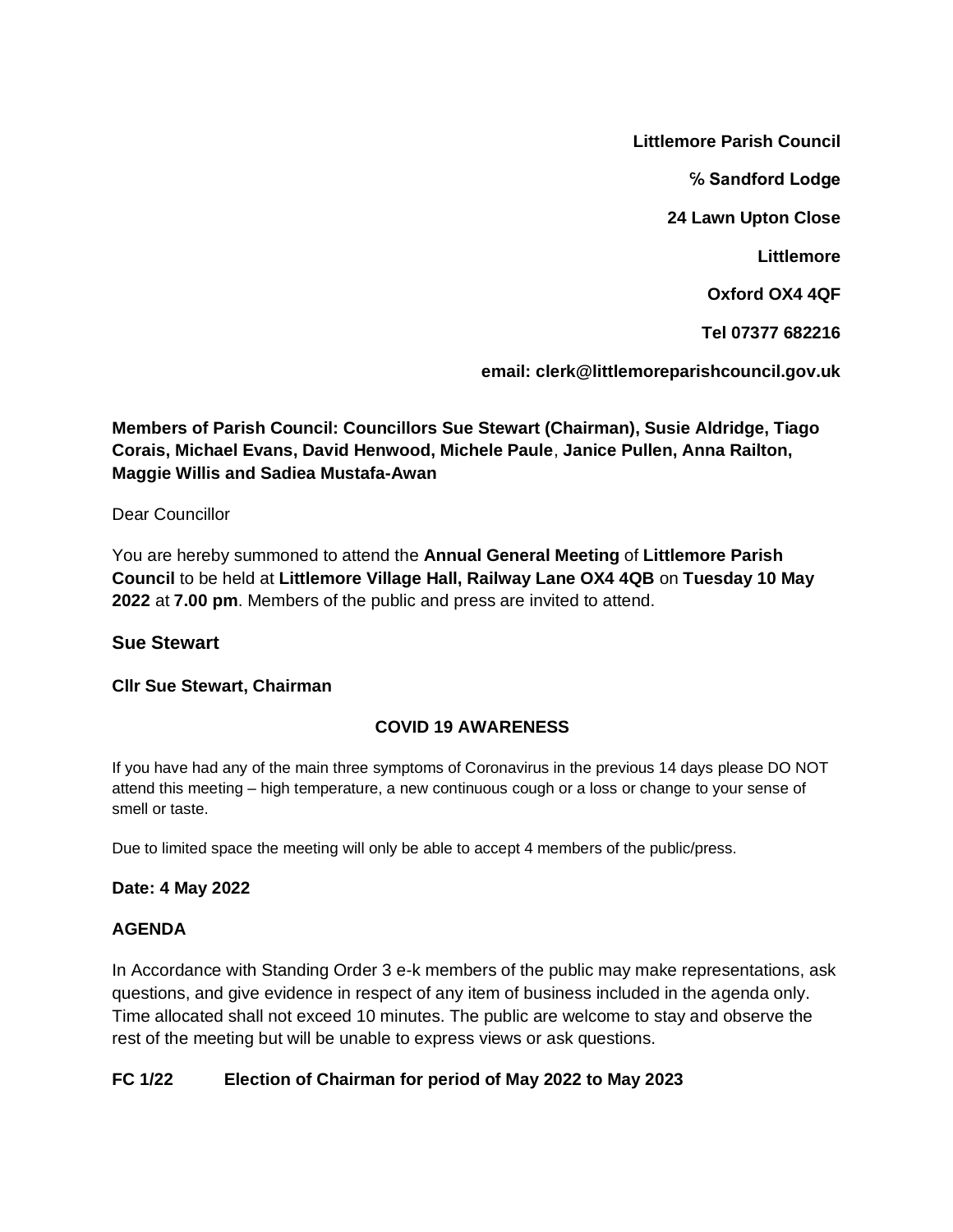# **FC 2/22 To receive the Chairman's Declaration of Office**

# **FC 3/22 Election of Vice-Chairman for period of May 2022 to May 2023**

# **FC 4/22 Apologies for Absence**

Apologies received by the Assistant Clerk will be recorded. The reason for absence must be accepted by the Council.

### **FC 5/22 Declarations of Interest**

To receive any pecuniary or non-pecuniary declarations of interest and confirmation of any relevant dispensations.

Under the Localism Act 2011 (sections 26-37 and schedule 4) and in accordance with the Council's Code of Conduct, members are required to declare any interest which is not currently entered in the Member's Register of Interests or if he/she has not notified the Monitoring Officer of it. Should any member have a Disclosable Pecuniary Interest in an item on the agenda, the member may not participate in consideration of that item unless a dispensation has been requested in writing to the Clerk and granted by the Clerk on behalf of Council.

# **FC 6/22 Minutes of Parish Council Meeting**

To receive and approve as a correct record the minutes of the Full Parish Council meeting held on Tuesday 12 April 2022 (see separate attachment)

**FC 7/22 To review the terms of reference of the Finance & General Purposes Committee (see Annex A below) and elect a chair and members** - there are currently 4 members plus one substitute

**FC 8/22 To review the terms of reference of the Planning Committee (see Annex B below) and elect a chair and members** - there are currently 4 members and no substitute

**FC 9/22 To review the terms of reference of the Personnel Committee (see Annex C below) and elect a chair and members** - there are currently 4 Members plus one substitute

**FC 10/22 To complete the Annual Governance Statement (see separate attachments)**

**FC 11/22 To approve the draft Accounting Statement (see separate attachment)**

**FC 12/22 Appointment of Working Parties**

**Grants**

**Transport & Connectivity**

**Community Engagement (to include Neighbourhood Plan and Climate and Bio-diversity)**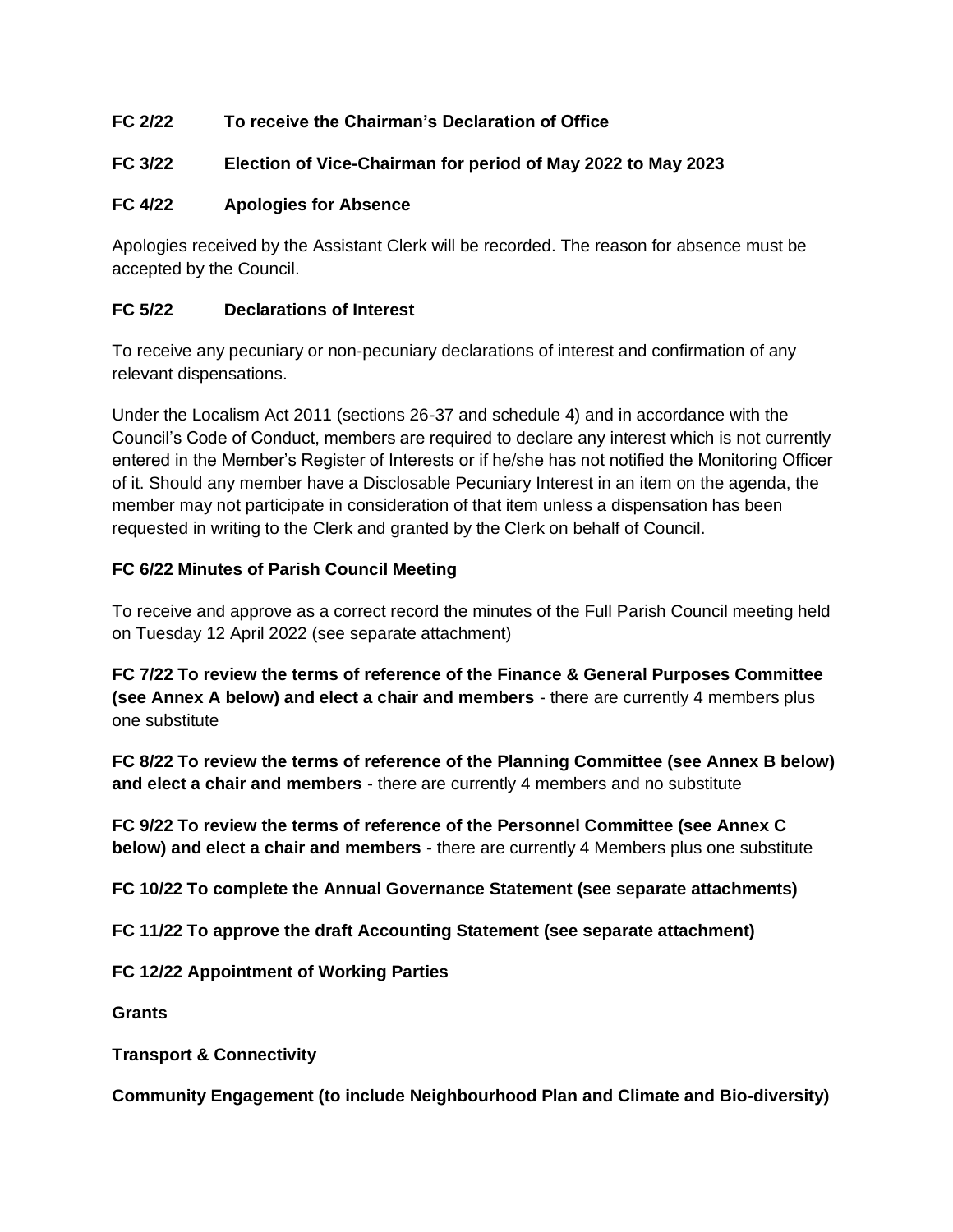### **Information Technology**

#### **Estates and Maintenance**

#### **FC 13/22 Appointment of Representatives on Outside Bodies**

Iffley Charities

Littlemore Community Association

Littlemore Partnership

**FC 14/22 To approve Register of Fixed Assets** - (see separate attachment)

**FC 15/22 To review mandates for bank accounts**

### **FC 16/22 Agenda items for next meeting** to be submitted by Thursday 2 June

### **FC 17/22 Date of Next Meeting:Tuesday 14 June 2022**

**To move:** That under Section 1, Paragraph 2 of The Public Bodies (Admission to Meetings) Act 1960 the press and public be excluded from the meeting for the following items of business because publicity would be prejudicial to the public interest by reason of the confidential nature of the business to be transacted.

### **FC 18/22**

To approve salary arrangements for the Responsible Financial Officer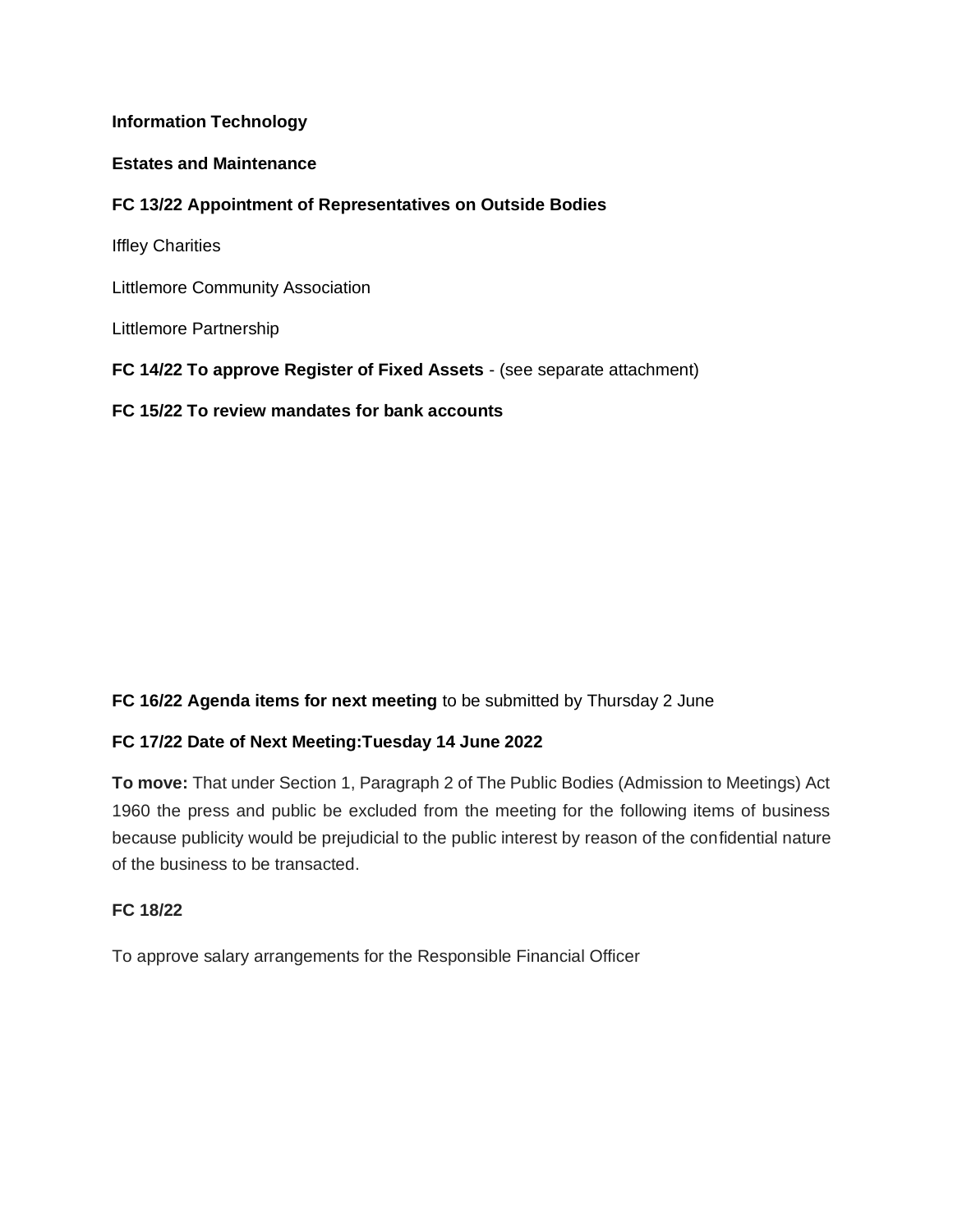### **Annex A - Finance & General Purposes Committee Terms of Reference**

1. To work in conjunction with Council Financial Regulations including authority to spend.

2. To monitor all income & expenditure against agreed budgets and bring any items to the Full Council which the Committee deems worthy of review.

3. To receive budget monitoring reports, as required by the Council's Financial Regulations and to carry out monitoring.

4. To receive the Council's Annual Accounts for the preceding financial year.

5. To receive regular reports regarding payments, as required by the Councils Financial Regulations.

6. To consider reports from the Responsible Financial Officer, as and when necessary.

7. To oversee the annual budget setting process and advise spending committees on the financial position.

8. To oversee forward financial planning and review Council reserves.

9. To oversee the internal control of Council finances.

10.To review the Council's insurance when required

11.To review the Council's assets

12.To annually assess the financial risks facing the Council

To make recommendations to Full Council on:

1. Guidelines for the preparation of Revenue budgets, the Capital programme, the annual budgets including the levying of the Council's precept on the District Council.

2. Virement of budget provision between specific accounts to meet unplanned incidents to ensure that the accounts reflect an accurate statement of the Council's finances.

3. All matters relating to finance, budgets, valuation, rents, and charges, including the re- allocation of cost codes.

4. The financial terms for the rights and easements for the purchase, leasing, or disposal of property.

The Finance and General Purposes Committee shall hold meetings every two months. Additional meetings can be called if required by the Chair of Committee.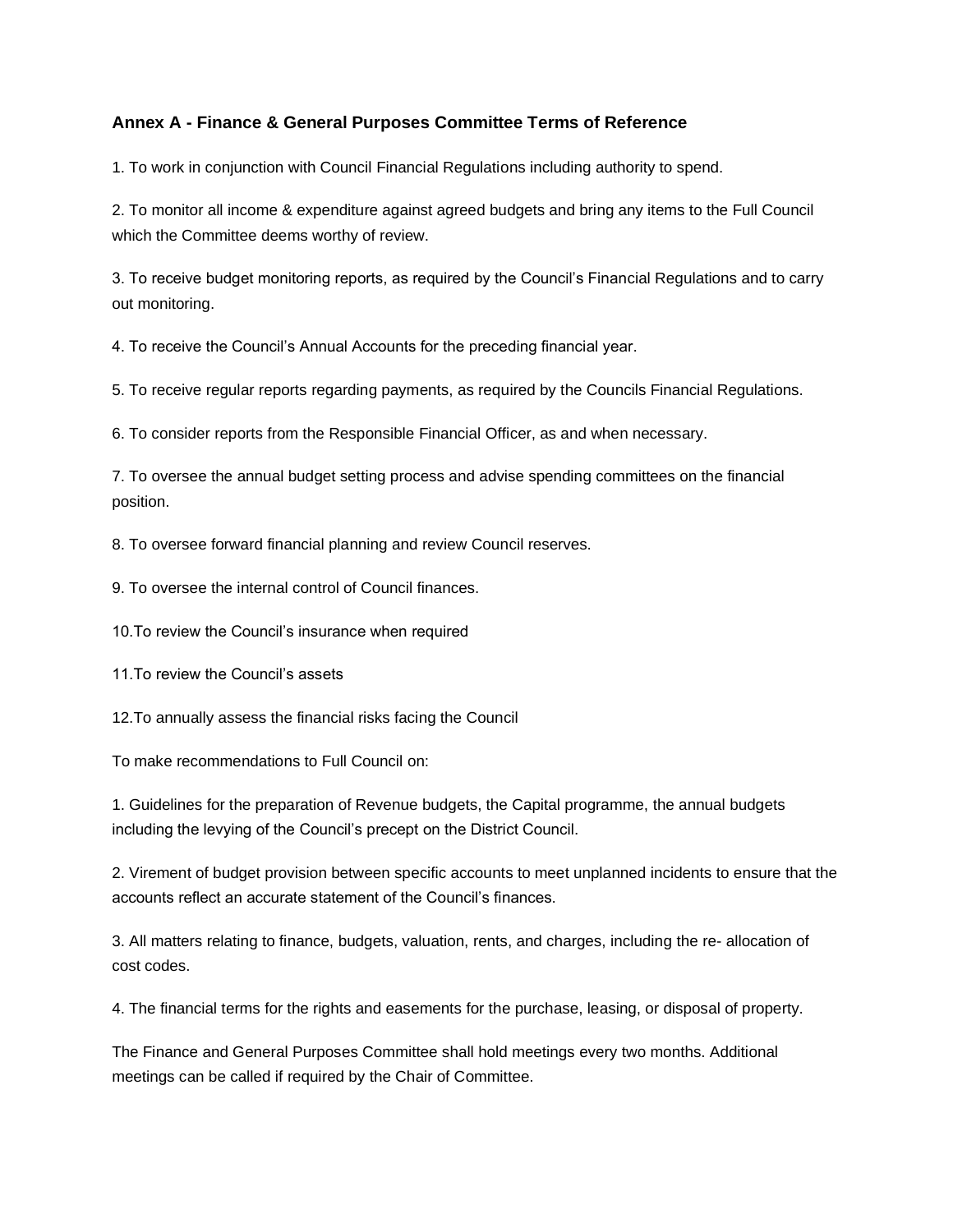# **Annex B - Planning Committee Terms of Reference**

1. To have delegated power to determine the Parish Council's policy in relation to National, Regional, County and District plans and policies.

2. To have delegated power to determine the Parish Council's policy in relation to Planning Guidance.

3. To have delegated power to determine the Parish Counci'ls comments observations and/or objections in relation to any planning application on which this Council is consulted.

4. To have delegated power to comment as required by other planning authorities on any other matters covered by the various Country Planning Acts and similar legislation (e.g. with regard to conservation area proposals and periodic reviews of the register of listed buildings).

5. To carry out a planning enforcement role locally, by reporting to the City Council Planning Authority any alleged incidents or unauthorised development, or any alleged contraventions of conditions associated with authorised developments.

6. To have preliminary discussions on all other planning related consultations that come before the Council.

7. To have delegated power to comment on all highways consultations.

The Planning Committee shall hold meetings monthly. Additional meetings can be called if required by Chair of Committee.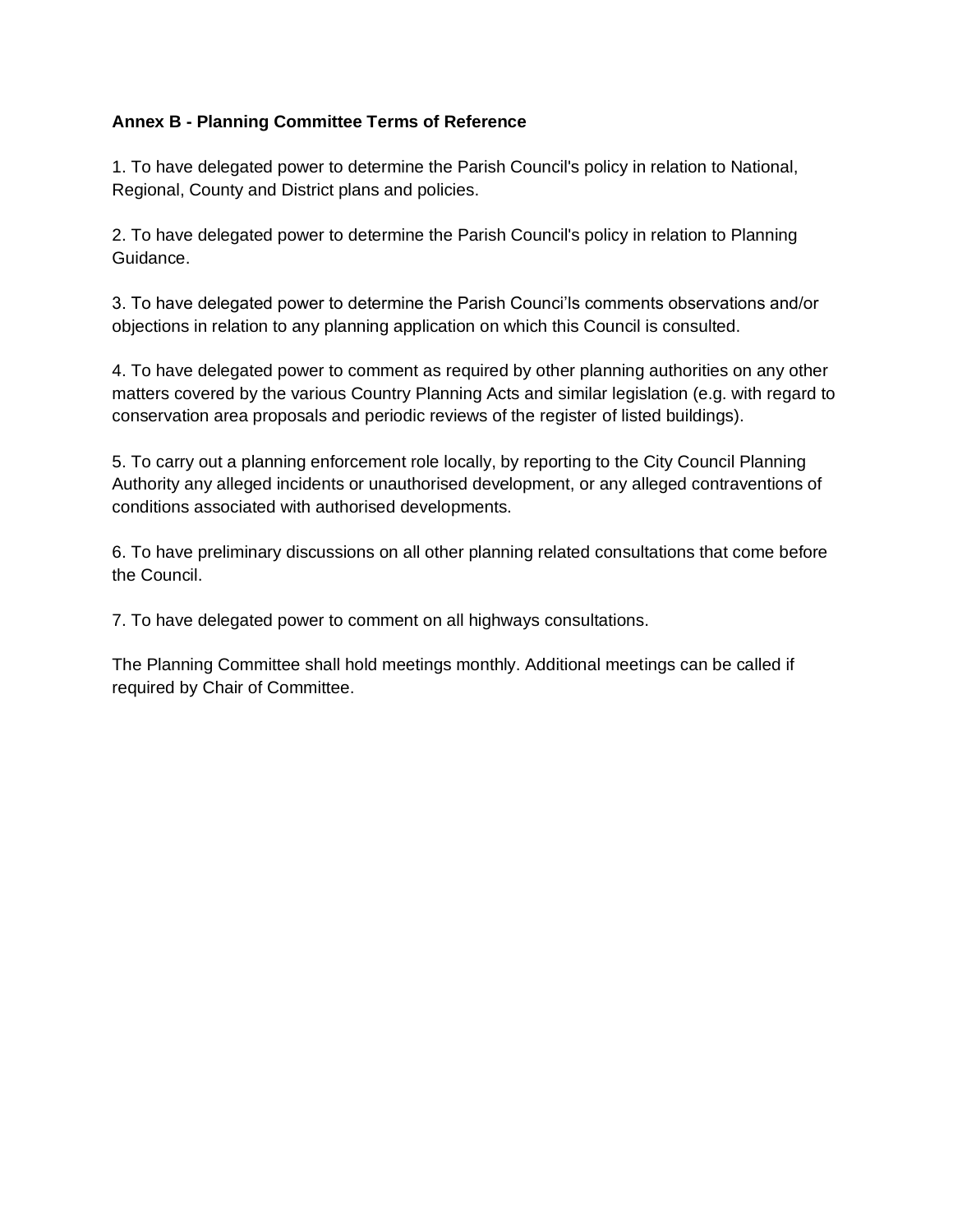### **Annex C - Personnel Committee Terms of Reference**

The purpose of the Personnel Committee is, on behalf of the Parish Council and always in conjunction with the clerk, make decisions and recommendations about all staffing matters, subject to budget and expenditure limits decided by the Council. Delegated powers to make decisions on following (in conjunction with Clerk)

1. All matters relating to employees of the Council, including any changes in the establishment and the health, welfare and safety of employees including the conditions under which they work

2. The appointment of grievance/disciplinary panels and appeal panels to deal with employee matters.

3. The review of annual salary recommendations including review of Oxford Living Wage scales.

4.The review of training requests and other matters arising from staff appraisals.

5. To establish and keep under review a staffing structure, in line with the budget and expenditure limits decided by the Council

6. To ensure that all council staff have appropriate job descriptions in line with NALC/SLCC guidelines.

7. To draft, implement, review, monitor and revise policies relating to staff and conditions of employment.

8. To oversee the recruitment and appointment of staff.

9. To arrange implementation of new employment contracts and changes in contracts.

10. To oversee any process leading to dismissal of staff including redundancy.

11. To monitor and address regular or sustained staff absence.

12. To consider any appeal against a decision in respect of pay.

13. To review and advise on Council pension provisions for all employees.

14. To supervise the Clerk's leave requests, record and monitor absences for Clerk

.Parish Clerk Direct Responsibilities